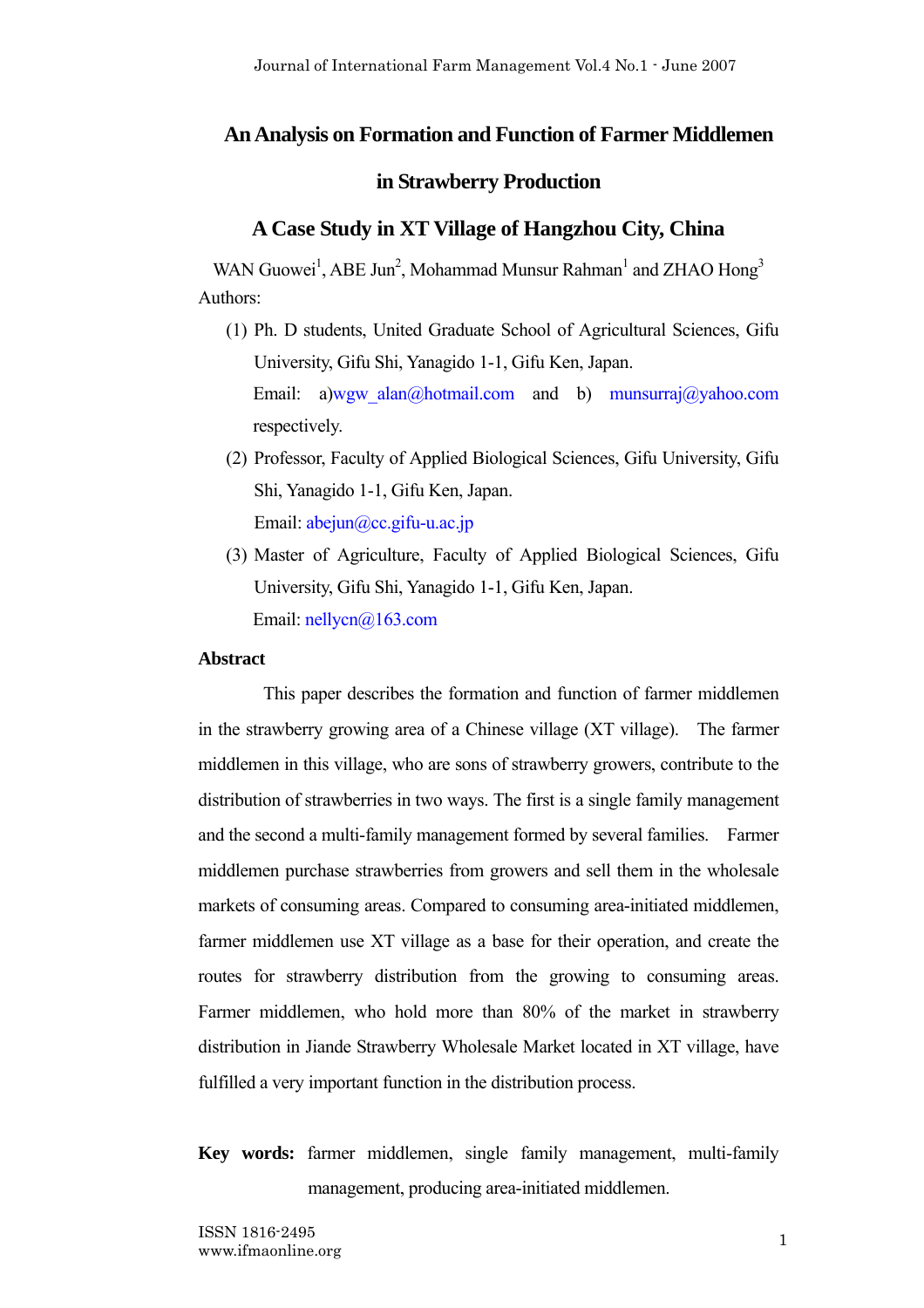### Ⅰ **Introduction**

Along with the reforms and open-door policy started in 1978, great changes have taken place in agriculture of China1. Thanks to this policy, Chinese farmers can now produce many kinds of cash crops instead of only grain crops, and land in new crops has been increasing gradually. On the other hand, the original agricultural trading and distribution system under the framework of a government monopoly system has disintegrated. The development and strengthening of a new distribution system for agricultural produce, orientated to a market economy, is very slow. At the same time, many government-managed vegetable and fruit enterprises have become bankrupt. So, under these circumstances, farmers in new producing areas are facing problems in selling their produce. An improved distribution system is required for cash crops in new producing areas.

 Studies on distribution of vegetables and fruit after reform in China have been undertaken by Wang Zhigang, Oshima Kazutsugu, and others in Japan. Wang Zhigang analysed the activities of Cooperative Associations in transportation and sale of agricultural produce in Dazhong Temple Wholesale Market of Beijing<sup>2</sup>. Beijing is one of the biggest agricultural markets in China. Cooperative Associations located in Dazhong Temple Wholesale Market of Beijing, purchase fresh vegetables from all over China and sell them in this market. Transport of fresh vegetables is undertaken by a high proportion of Cooperative Association Members. Oshima Kazutsugu investigated an apple growing area at Liquan county of Shanxi province and analysed the function of middlemen from producing and consuming areas who were named "Guohang" and "Guoshang" <sup>3</sup>. "Guohang" only purchase apples from growers if they get orders from "Guoshang" in wholesale markets in consuming areas. In reality, purchasing activities of "Guohang" depends on "Guoshang". Wang Zhigang and Oshima Kazutsugu conducted studies on consuming area-initiated middlemen but they did not clarify the parentage, former professions and formation of the middlemen in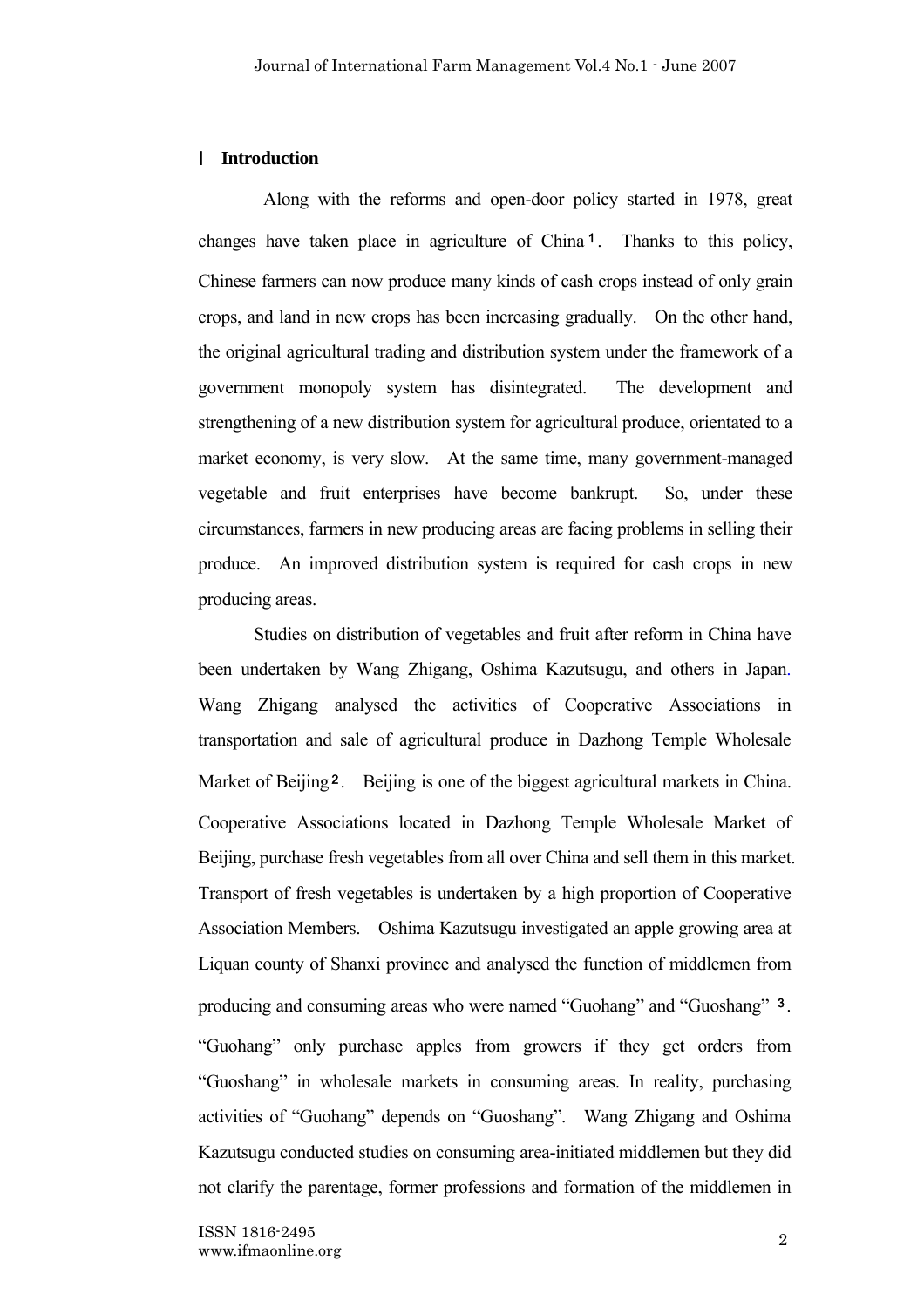their studies.

This study analyses farmer middlemen<sup>4</sup> from the producing area in  $XT$ village, Hangzhou city, who sell to consuming areas. Huang Zuhui (2005) identified the existence of farmer middlemen but did not clarify their formation and function thoroughly<sup>5</sup>. Farmer middlemen in XT village are separate from the strawberry growers. They purchase strawberries and sell them in the wholesale markets of consuming areas. They rely on transport firms to carry the strawberries to consuming areas. The attributes above are the main features of farmer middlemen. Compared to consuming area-initiated middlemen, farmer middlemen use XT village as a base for their operation, and create routes for strawberry distribution to the consuming markets. So, the purpose of this paper is to clarify the formation and function of farmer middlemen based on field investigations in XT village. This paper emphasizes two aspects of farmer middlemen ― the first, their formation based on the development of strawberry production and distribution, and second, it highlights the function of farmer middlemen through systematically analysing their business activities.

### Ⅱ **The formation of farmer middlemen**

#### **2.1 General situation of XT village**

XT village is situated in Jiande county of Hangzhou city. It is located on both sides of National Road 320 along the Xinan River and is 110 km from Hangzhou city. This village has carried out a "Household-based Family Contract Responsibility System" since 1983. Under this system, every farmer is allocated 0.81mu<sup>6</sup> of land. In the 1980s, the major crops grown in this village were paddy, wheat and rape. In the early 1990s, the area of strawberry production expanded rapidly.

# **2.2 The development of strawberry production, distribution and the formation of farmer middlemen**

Farmers in XT village started to plant strawberries in paddy fields in 1983 on an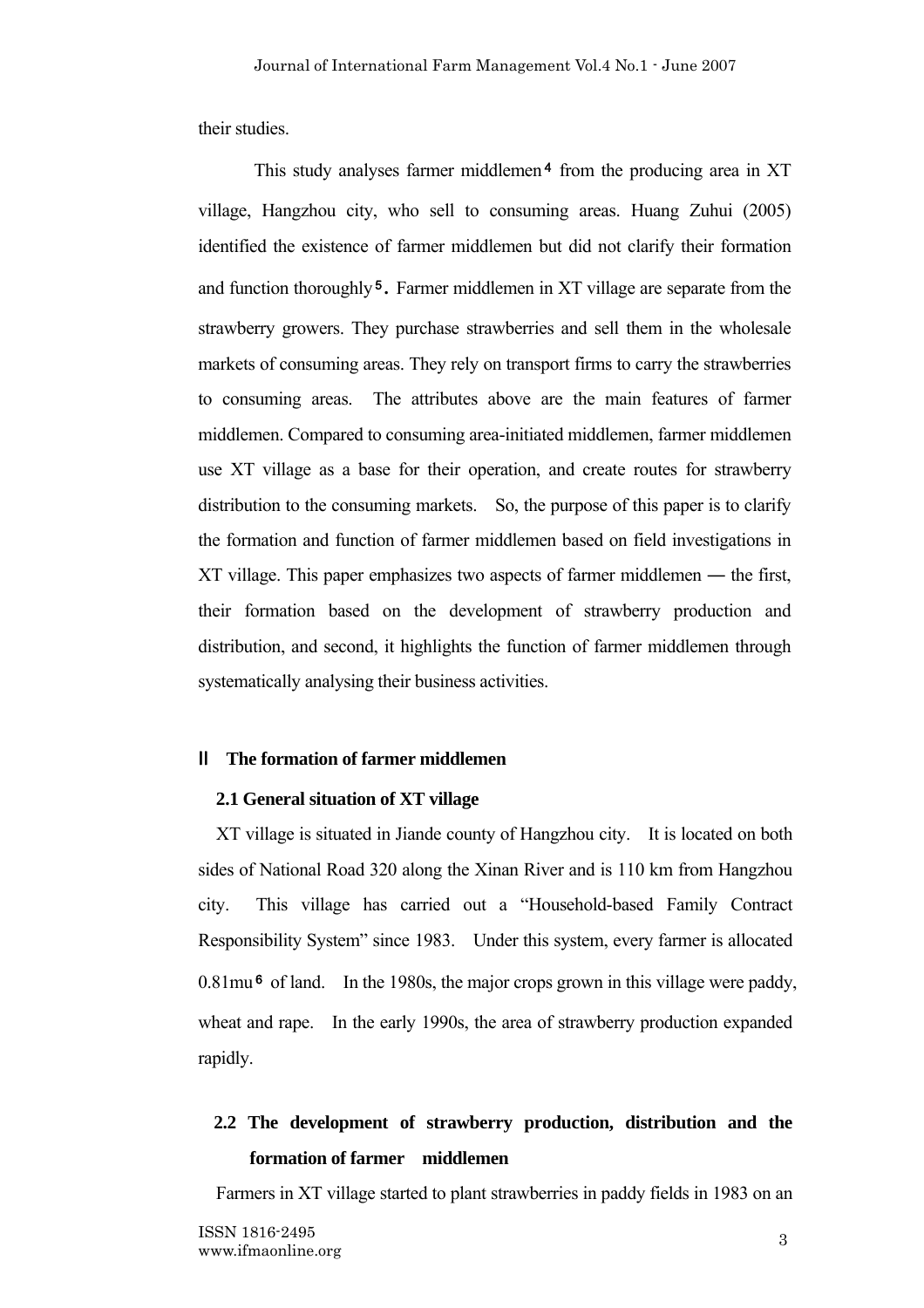experimental basis. There were only 5 mu of strawberries up to 1989. At that time, the main markets were on the both sides of National Road 320 and in a county town named Xin Anjiang. Along with rapid advancement of the market economy in China, the agricultural produce distribution system has been developed, and production of strawberries has also expanded rapidly. There was a sharp increase in the number of new strawberry growers in the period 1992-96. The area and yield of strawberries in XT village in 1996 reached 1,020 mu and 1,337 tons respectively almost 34 times and 37 times greater than in 1992. For that, XT village became famous as "the first strawberry village in Zhejiang Province". Giving special importance to this village, the former vice-premier, Mr WEN Jiabao visited it in 1995.

*Table 1. Strawberry Growing Area and Yield in XT Village and Jiande County (Unit: Mu, Ton)*

|      | Jiande County     |        |                   | Village       | The Share of XT         |               |  |
|------|-------------------|--------|-------------------|---------------|-------------------------|---------------|--|
| Year | Producing<br>Area | Yield  | Producing<br>Area | Yield         | Producing<br>Area $(\%$ | Yield $(\% )$ |  |
| 1990 |                   |        |                   | $\mathcal{L}$ |                         |               |  |
| 1991 |                   |        | 12                | 13            |                         |               |  |
| 1992 |                   |        | 30                | 36            |                         |               |  |
| 1993 | 692               | 258    | 131               | 154           | 18.9                    | 59.6          |  |
| 1994 | 1,679             | 1,040  | 412               | 504           | 24.5                    | 48.5          |  |
| 1995 | 3,142             | 2,362  | 712               | 961           | 22.7                    | 40.7          |  |
| 1996 | 5,399             | 5,474  | 1,020             | 1,337         | 18.9                    | 24.4          |  |
| 1997 | 6,895             | 8,841  | 1,020             | 1,255         | 14.8                    | 14.2          |  |
| 1998 | 6,728             | 9,553  | 1,000             | 1,300         | 14.9                    | 13.6          |  |
| 1999 | 7,885             | 12,471 | 1,000             | 1,300         | 12.7                    | 10.4          |  |
| 2000 | 10,194            | 15,525 | 780               | 1,088         | 7.7                     | 7.0           |  |
| 2001 | 11,684            | 18,015 | 748               | 1,071         | 6.4                     | 5.9           |  |
| 2002 | 11,820            | 19,325 | 720               | 1,012         | 6.1                     | 5.2           |  |
| 2003 | 12,668            | 19,410 | 708               | 968           | 5.6                     | 4.9           |  |

Source: Jiande Statistical Yearbook (1991~2005), and Data from XT Village People's Committee in May, 2005.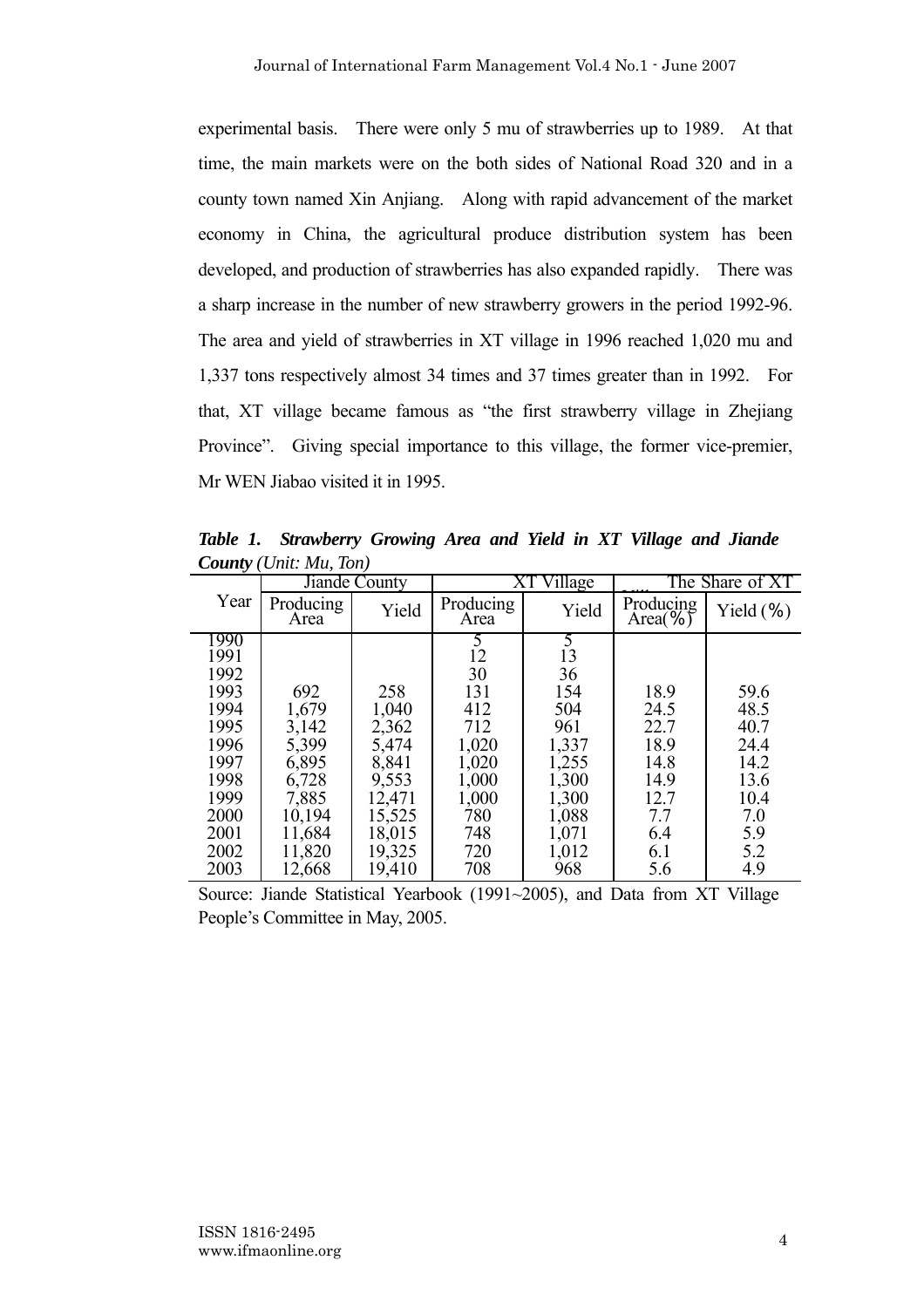| Year | Beijing | Tianiin | Qingdao | Nanjing | Shanghai | Hangzhou | Wenzhou | Others  | Total<br>Quantity |
|------|---------|---------|---------|---------|----------|----------|---------|---------|-------------------|
| 1999 | 801.5   | 1.050.1 | 1.500.8 | 2.510.2 | 1.020.1  | 1.786.2  | 850.7   | 1.704.3 | 11,223.9          |
| 2000 | 1.002.7 | 1.478.0 | 2.118.4 | 2.378.4 | 815.2    | 2.012.4  | 1.504.2 | 2.508.0 | 13,817.3          |
| 2001 | 1,238.4 | 2,010.8 | 3,010.5 | 2,460.0 | 500.4    | 2,158.9  | 1,203.1 | 5.420.4 | 18,002.5          |
| 2002 | 815.2   | 2.100.5 | 3.218.7 | 2,350.5 | 452.3    | 1.723.0  | 1,590.5 | 4.529.4 | 16,880.1          |
| 2003 | 377.0   | 736.0   | 4,232.0 | 1.992.7 | 193.0    | 1.576.7  | 647.0   | 3.509.3 | 13,263.7          |
| 2004 | 613.3   | 3.908.2 | 2.232.7 | 2.834.0 | 59.0     | 2.125.5  | 1.494.0 | 4.188.8 | 17.455.5          |
| 2005 | 1,070.0 | 1,840.0 | 858.0   | 1,997.6 | 212.0    | 3,102.5  | 848.0   | 1,717.6 | 11,645.7          |
|      |         |         |         |         |          |          |         |         |                   |

*Table 2 Selling Quantities in the Wholesale Markets of Main Consuming Cities (Unit:Ton)*

Source: Management Office of Jiande Strawberry Market and XT Village People's Committee in May, 2005.

 Along with the rapid growth of strawberry production, enlarging the consumer market became an important need. But as a new cash crop in this region, there was a lack of distribution routes leading to the consuming areas, especially the big cities. Strawberry production was undertaken by many small farmers, with an average of only 2-3 mu land. They had no co-operative organization for marketing, so had to develop their own distribution routes. In 1994, farmers developed a route to Wenzhou city, the economy of which was developing rapidly. Next year, they developed routes to other big consuming cities in the coastal area, such as Hangzhou and Nanjing. Then followed the markets of big cities like Beijing, Tianjin, and others. During the period when strawberry production was expanding, farmer middlemen who held 2-3 mu of land for strawberry production became distributors for the crop<sup>7</sup>).

The commencement of strawberry growing in XT village lead to growth by farmers in Jiande county. Strawberry planting has been extended from XT village to the whole county (Table 1). With the expansion in production, the distribution routes from XT village to the main coastal cities of China have been established step by step (Table 2). In order to stabilize purchasing and selling activities, Jiande Strawberry Wholesale Market has been operated regularly in XT village from 1999. Thus, with the establishment of a marketing system, the number of farmer middlemen has increased and the purchasing area widened to the whole county.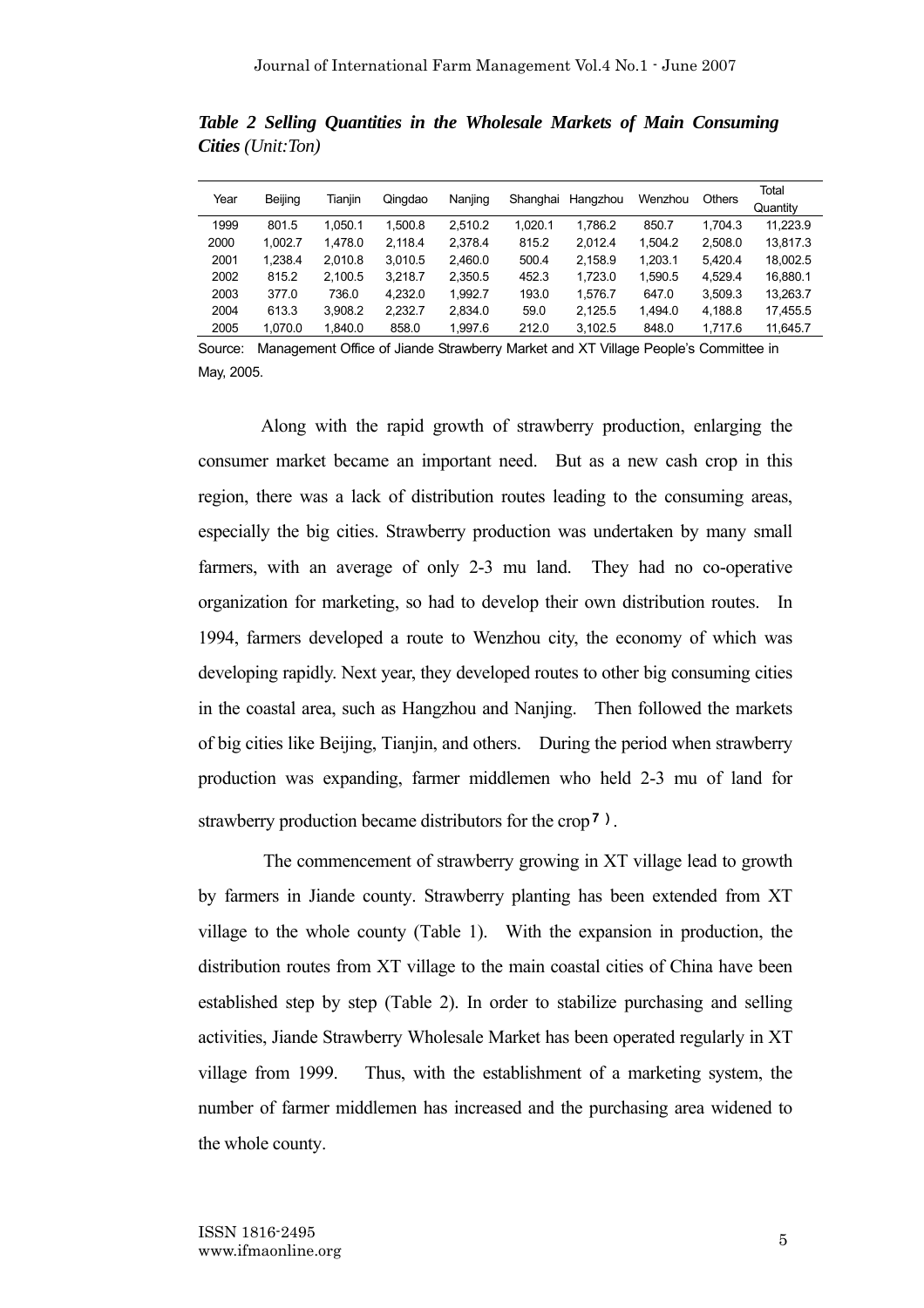# Ⅲ **Distribution routes for strawberries, composition of farmer middlemen and their business activities**

### **3.1 Distribution routes of farmer middlemen**

Figure1 shows the strawberry distribution routes from XT village used by farmers, farmer middlemen and others. There are two routes and two kinds of middlemen – farmer middlemen and the middlemen from outside areas (Figure 1).

The farmer middlemen are the principal distributors in XT village, where the routes have gradually been set up after the establishment of Jiande Strawberry Wholesale Market. Farmer middlemen distribute 80% of the crop. In every strawberry harvest season (from the beginning of December to the end of April), farmer middlemen purchase strawberries and sell them in consuming areas. Strawberries deteriorate when it turns hot at the end of the harvesting season. As a result, they must be kept fresh and need quick transport to the markets. As the farmer middlemen cannot transport strawberries to the far distant markets as they have no cold storage facilities, they sell them to food-processing companies near Hangzhou city for jam and canned food.

The other distribution route is formed by the middlemen from outside areas. They started to purchase strawberries in XT village after Jiande Strawberry Wholesale Market was established in 1999. But these middlemen don't have any blood relationship or intimacy with the strawberry growers in XT village. Usually they purchase strawberries from Jiande Strawberry Wholesale Market and transport them to consuming areas for sale. The number of middlemen from outside areas has been decreasing in 2006.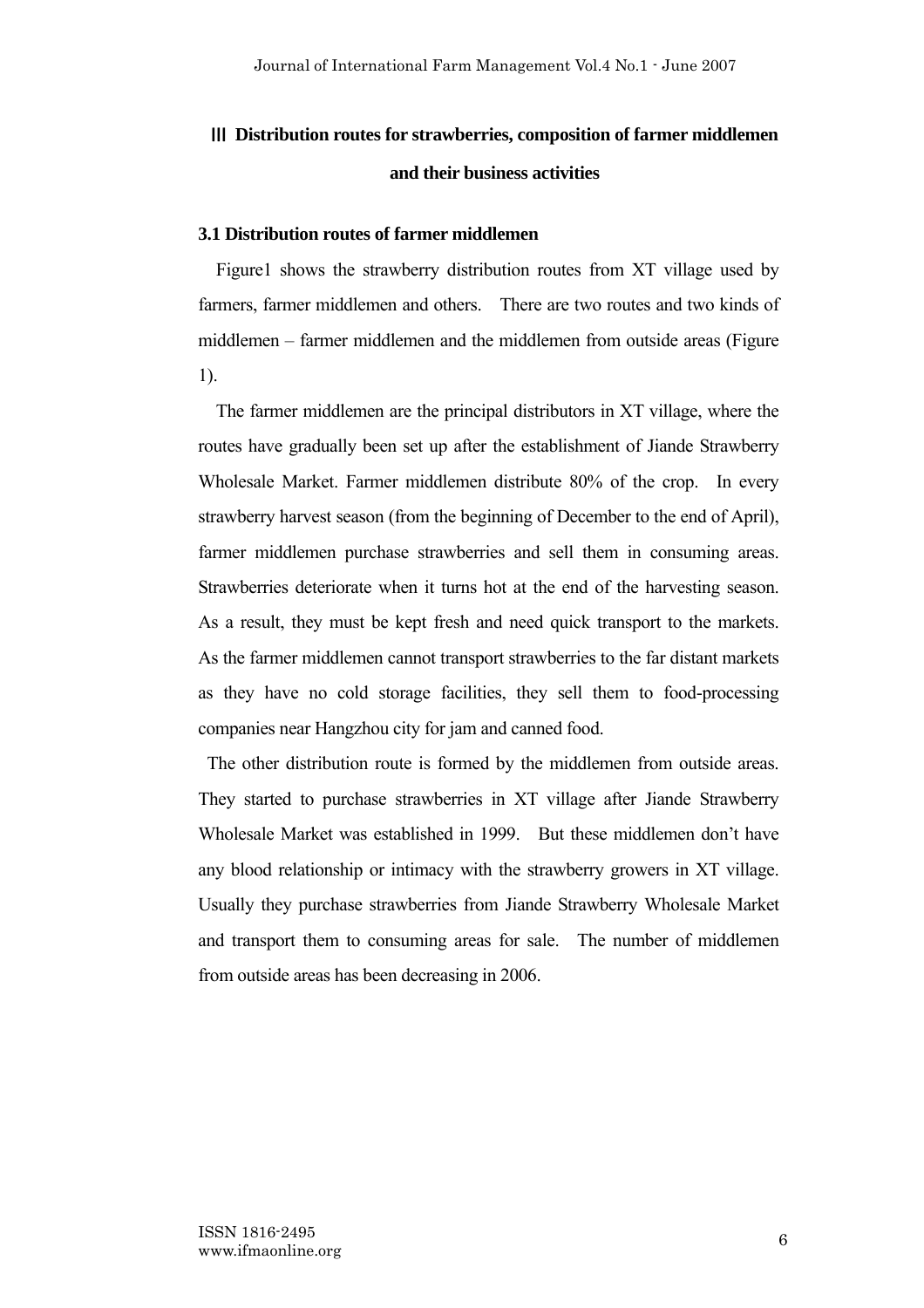

*Figure1 Strawberry Distribution in Jiande Strawberry Wholesale Market of XT Village* 

Source: Field survey (Aug. 2004, May 2005)

# **3.2 The composition and types of farmer middlemen**

 At present, 302 farmer middlemen in XT village market 80% of the strawberries in the Jiande Strawberry Wholesale Market. Most of them are family members, relatives or friends based on blood relationship or intimacy. Initially, most farmer middlemen were also growers. With the expansion in selling areas and quantities, some growers gradually gave up strawberry production and began to specialise in commercial activities like purchasing and selling. They are all middle school graduates and have some experience in the big cities. Usually, they have funds for business operations and are rich in commercial experiences. They are also capable of capturing market information and can analyse the quotations on the market.

The types of farmer middlemen, generally, can be divided into two. The first is a single family management and the second a multi-family management formed by several families (Table 3). The former is mainly composed of couples with selling focused in Hangzhou, Nanjing, and other nearby cities. The latter was initiated by experienced farmer middlemen, who invite their relatives or friends to set up a multi-family management at the beginning of each harvesting season. The latter's sale areas are usually in the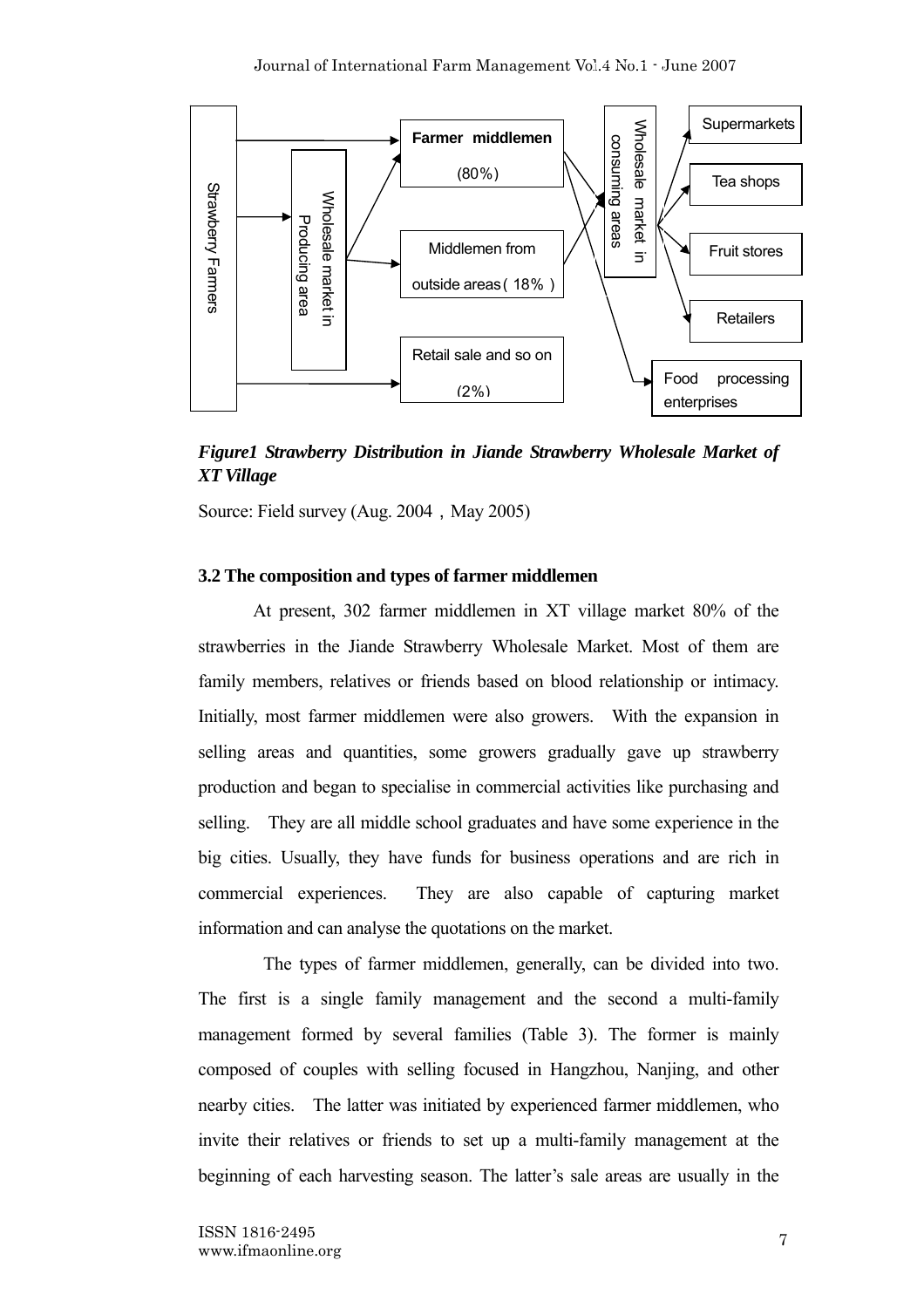distant cities, such as Beijing, Tianjin, Qingdao, and other consuming cities. Usually at least one member stays prominently in the selected consuming market during the strawberry harvesting season. In relation to funds, every family provides about 10,000 to 20,000 Rembini (RMB). Multi-family management arrangements have more capital than single family management because they are formed by a number of families.

In relation to profit sharing, it is very simple for single family management because it is their own business. However, multi-family management distribute profits to members based on capital investment. Businesses operate for only half a year during the strawberry harvesting season. The members of multi-family management arrangements join together only during the strawberry seasons. The leader of every multi-family management returns all the capital investment to the members at the end of every season.

#### **3.3 The purchasing activities in the producing area**

 Purchasing and selling activities of farmer middlemen are analysed in detail (Table 4). In many cases, male members undertake selling in consuming areas. Farmer middlemen don't possess enough funds to purchase transport trucks and rely on carriers to transport strawberries to consuming areas<sup>8</sup>. Strawberries are packaged in bamboo baskets for transport to Hangzhou, Nanjing and nearby cities. Wooden boxes and plastic cases are used for transport to far away cities, such as Beijing, and Tianjin.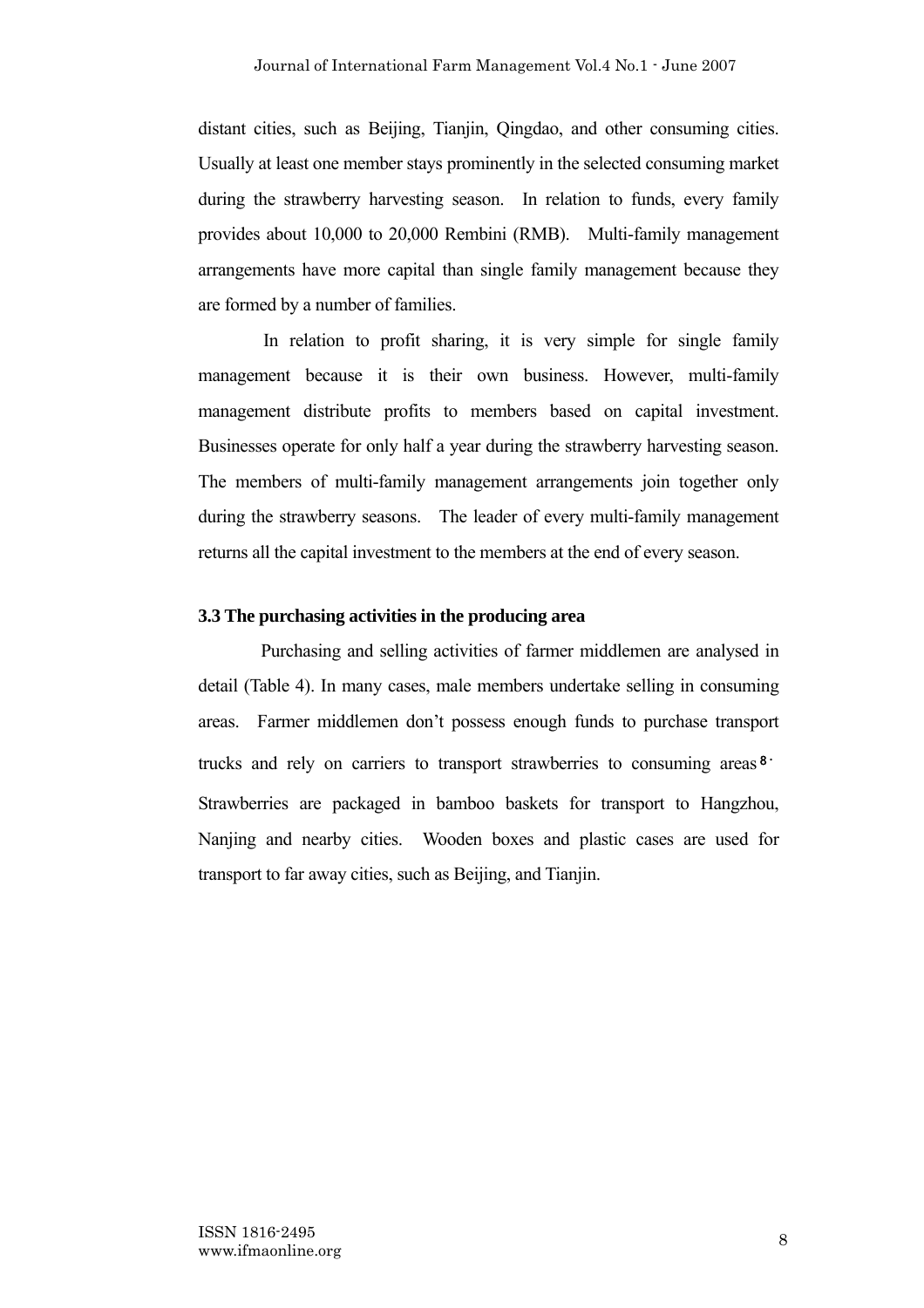# *Table 3 Types of Farmer Middlemen*

| <b>Type</b>   | <b>Involved</b><br>persons/family | Composition          | Status of staying in<br>consuming areas | Selling places            | Investment(RMB)   | Sharing of<br><b>Profits</b> |
|---------------|-----------------------------------|----------------------|-----------------------------------------|---------------------------|-------------------|------------------------------|
|               |                                   |                      |                                         | Hangzhou and other        |                   |                              |
| Single family | $2/1$ family                      | A couple             | Daily moving                            | nearer cities             | 10,000-20,000RMB  | Self-decision                |
| management    | $2~3/1$ family<br>Family members  |                      | Staying prominently                     | Nangjing and other        | 10.000-20.000RMB  | Self-decision                |
|               |                                   |                      |                                         | nearer cities             |                   |                              |
|               | $>2/2 \sim 4$ families            | Families, relatives, | Staying prominently                     | Beijing and other distant | >10,000RMB/family | Group-decision               |
| Multi-family  |                                   | friends, etc         |                                         | cities                    |                   |                              |
| management    | >5/>5 families                    | Families, relatives, | Staying prominently                     | Tianjin and other distant | >10,000RMB/family | Group-decision               |
|               |                                   | friends, etc         |                                         | cities                    |                   |                              |

Source: Field survey (Aug. 2004, May 2005)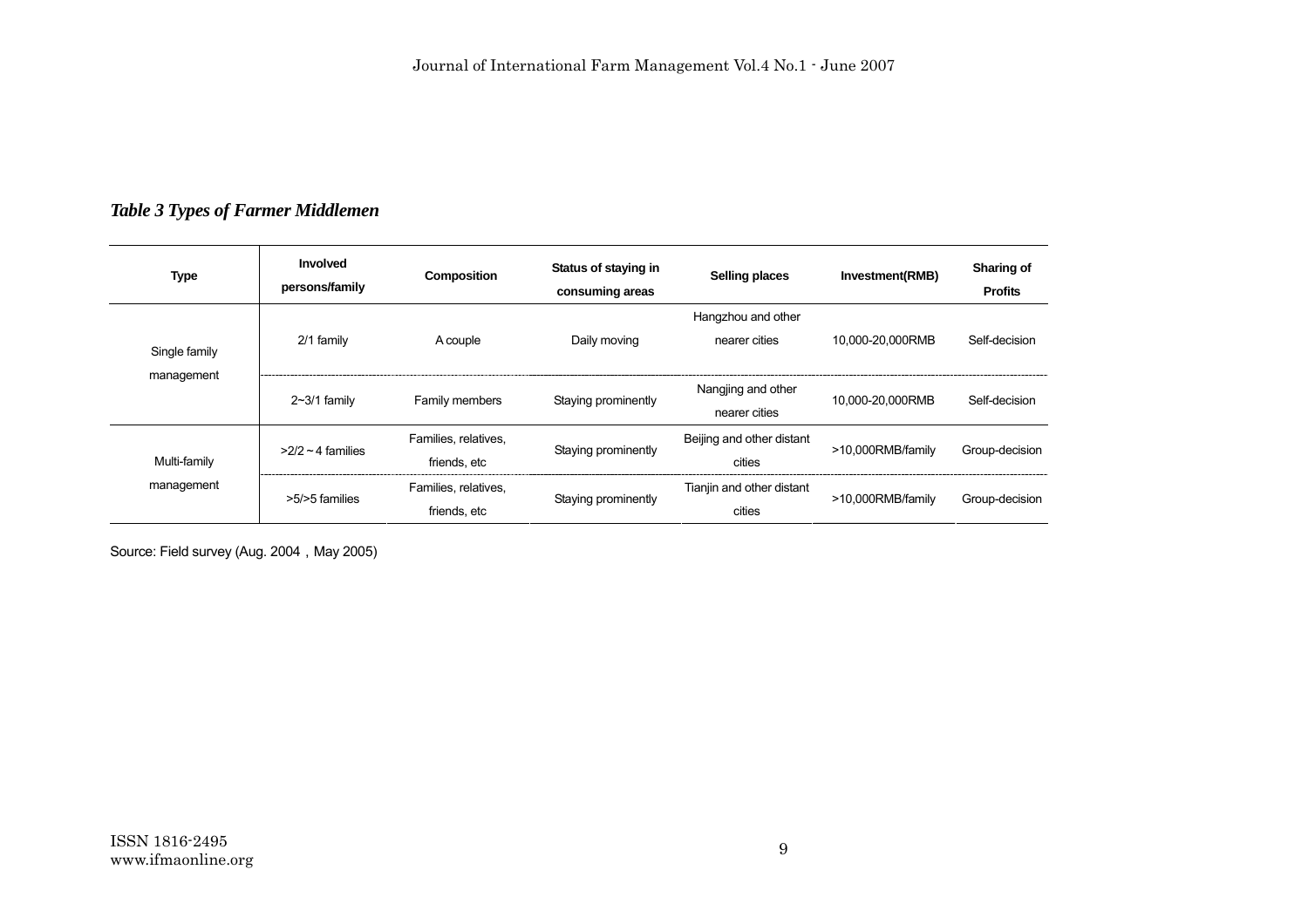# *Table 4 General Scenario of Farmer Middlemen*

| Types of<br>Management              | SI. No. of<br>Farmers | Composition                                       | Selling place                                         | Distance<br>(Km) | Transport  | Load figure                 | Representative(s)<br>in producing area | Representative(s)<br>in consuming area |
|-------------------------------------|-----------------------|---------------------------------------------------|-------------------------------------------------------|------------------|------------|-----------------------------|----------------------------------------|----------------------------------------|
| Single<br>family<br>manage<br>-ment | N <sub>21</sub>       | Husband and wife<br>(2persons)                    | Hangzhou Fruit Co Ltd                                 | 135              | Commission | Bamboo<br><b>Basket</b>     | Wife                                   | Husband                                |
|                                     | Nº <sub>2</sub>       | Husband and wife<br>(2persons)                    | Hangzhou Gengshanmen<br>Fruit Co Ltd                  | 135              | Commission | Bamboo<br><b>Basket</b>     | Wife                                   | Husband                                |
|                                     | N <sub>23</sub>       | Husband and wife<br>(2persons)                    | Nanjing Xiaguan District<br>Fruit Wholesale Market    | 480              | Commission | Bamboo<br><b>Basket</b>     | Husband                                | Wife                                   |
|                                     | No <sub>4</sub>       | Husband, wife and son<br>3persons)                | Wenzhou Jiangjunqiao<br><b>Fruit Wholesale Market</b> | 360              | Commission | Bamboo<br><b>Basket</b>     | Wife, son                              | Husband                                |
| Multi<br>-family<br>manage<br>-ment | N <sub>25</sub>       | Relatives(3 Families)<br>(3persons)               | Beijing Minguangshi<br>Fruit Wholesale Market         | 1.600            | Commission | Plastic case                | Leader, friend                         | Leader's Brother<br>(1 person)         |
|                                     | N <sub>26</sub>       | Friends(2 Families)<br>4 persons)                 | Tianjin Hongqi<br>Fruit Wholesale Market              | 1,400            | Commission | Wooden box,<br>Plastic case | Leader<br>(a couple)                   | Friends<br>(2 persons)                 |
|                                     | No7                   | Relatives and friends<br>(5 Families/10persons)   | <b>Tianjin Wuxing</b><br>Fruit Wholesale Market       | 1.400            | Commission | Wooden box,<br>Plastic case | Leader, relatives,<br>friends          | Leader's Brother<br>(2 persons)        |
|                                     | N <sub>2</sub> 8      | Relatives and friends<br>(10 Families/17 persons) | Qingdao Changlelu<br>Fruit Wholesale Market           | 1,100            | Commission | Wooden box,<br>Plastic case | Leader, relatives,<br>friends          | Friend, relative<br>(2 persons)        |

Source: Field survey (Aug. 2004, May 2005)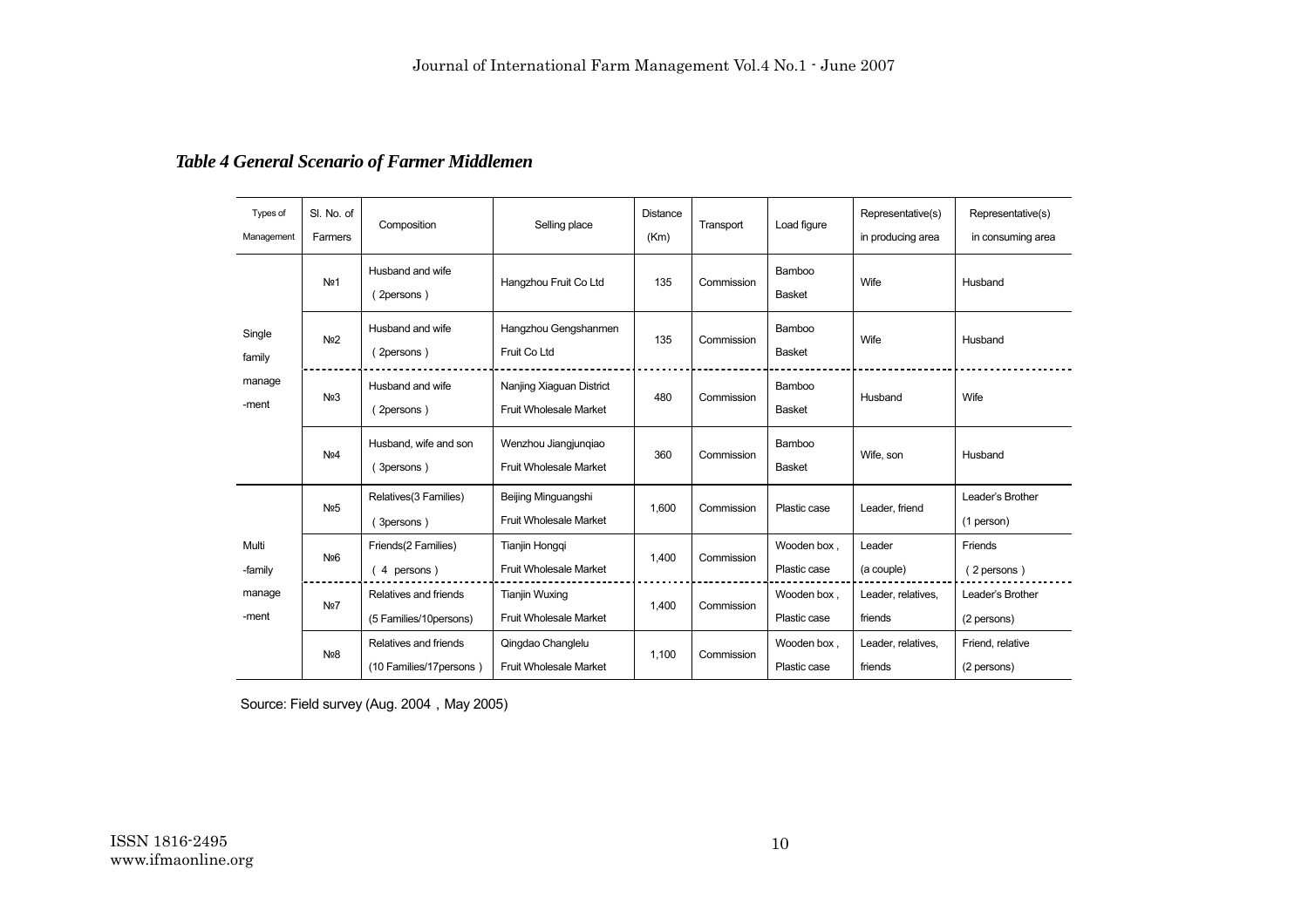For single family management, purchasing and selling are done by family members. Growers sort their strawberries according to size and quality and then they are put into bamboo baskets. Growers carry their strawberries to Jiande Strawberry Wholesale Market for purchase by single family management operators. Transport firms load the baskets on to trucks and deliver them to consuming areas. Some single family operators purchase strawberries from farmers yards. Buyers usually pay in cash and exchange empty baskets with the farmers. In this way the quantity of strawberries they wish to purchase next day can be guaranteed. For this activity, single family operators usually hold 2,000 to 3,000 baskets to be used between the producing area and consuming area again and again. The representative in charge of selling in a consuming area always puts the empty baskets used last day in order and sends them back to the producing area when the transporters return to that producing area.

Multi-family management comprises two or more families (more than two members). Apart from members in charge of selling in consuming areas, all other members are responsible for buying strawberries in the producing area. Multi-family management has a lot in common with single family management in purchasing strawberries. But, it is possible for them to purchase in larger quantities as they have both more members and funds. They visit nearby villages and purchase strawberries in farmers' yards. Multi-family management usually sell strawberries in the wholesale markets of the distant cities like Beijing and Tianjin. They pack strawberries in wooden boxes or plastic cases to prevent damage during transport. And then, they hand them to carriers to transport them to their members for sale in the wholesale markets. Transporters send the empty boxes or cases back to the producing area.

As described above, taking the producing area as the base, farmer middlemen purchase strawberries from individual farmers in Jiande Strawberry Wholesale Market or farmers' yards. Farmer middlemen transact with scattered and small-sized strawberry farmers.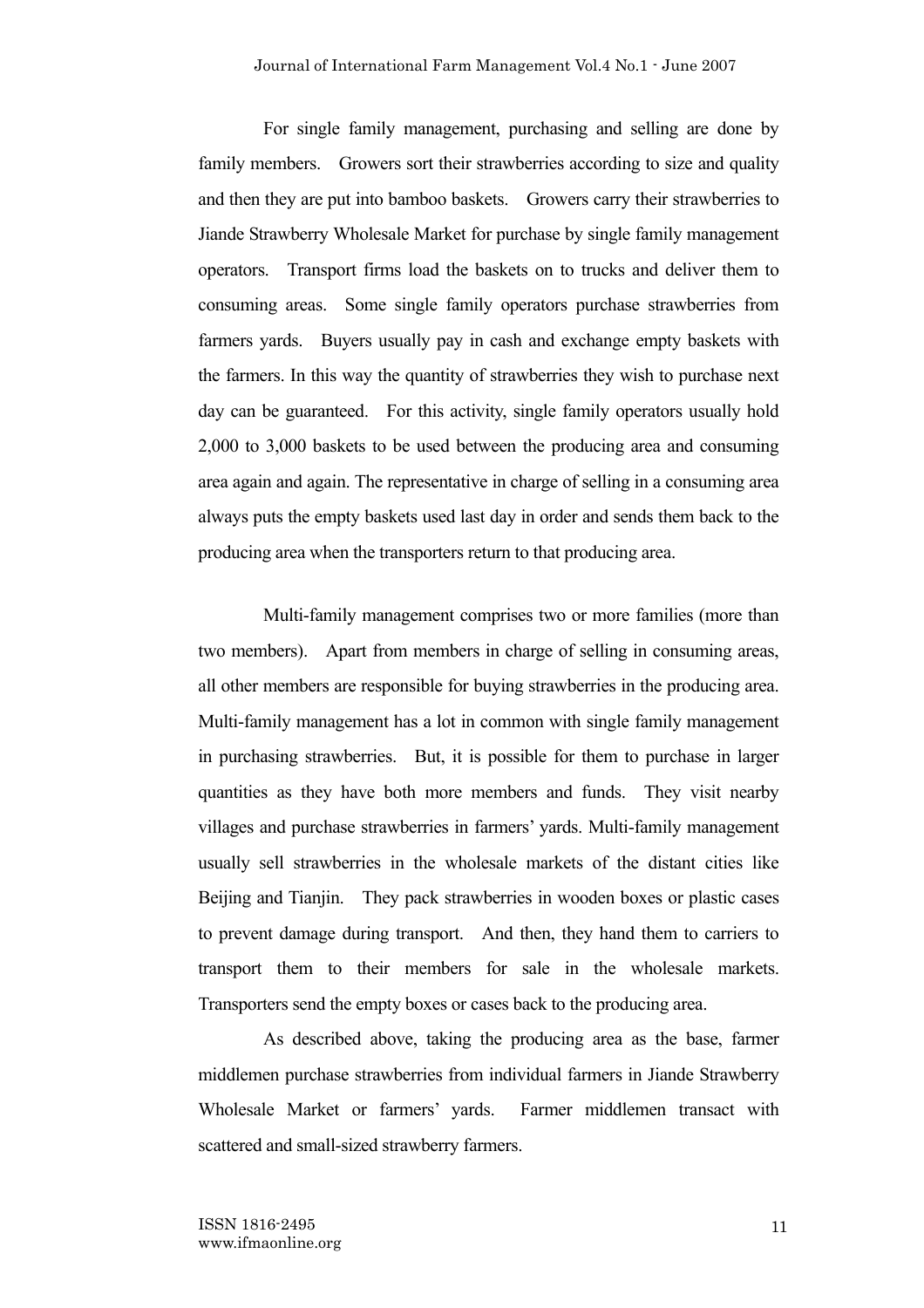### **3.4 The selling activity in consuming areas**

Every farmer middleman chooses only one wholesale market according to the selling situation last year and market demand. During the strawberry harvesting season, sale representatives stay in the wholesale markets of consuming areas prominently. For single family management, except those who sell in nearby cities (going and returning the same day), one member of the family undertakes selling and stays in the consuming area prominently. However, multi-family management is quite different. The members hold a meeting to select and send one or two members to go to the chosen wholesale market in the consuming area. The selected members stay there prominently and undertake the selling in the selected wholesale market till the end of the strawberry harvesting season. The sale representatives decide their sale price based on the cost and the average sale price in the market (of course, the profits they expect are also included). The sale representatives of both categories usually sell for cash to retailers, fruit stores, tea shops and supermarkets. Then the cash is posted to members in the producing area as funds to purchase more strawberries.

The sale representatives in consuming areas also contact the members in the producing area by telephone. Everyday they exchange information on market prices, sale situation, and then decide the quantity to purchase for the next day.

# Ⅳ **The function of farmer middlemen**

The farmer middlemen, not only purchase strawberries and sell them in the wholesale markets in consuming areas, but also play a key role in the distribution of fruit and vegetables. The Cooperative Association as shown by WANG Zhigang, purchases vegetables from all over China, and sell them only in Dazhong Temple Wholesale Market of Beijing. Compared to this, a farmer middleman purchases strawberries only from his hometown, and sells them in one wholesale market. One further point of difference is that farmer middlemen use carriers to delivery their strawberries while many members of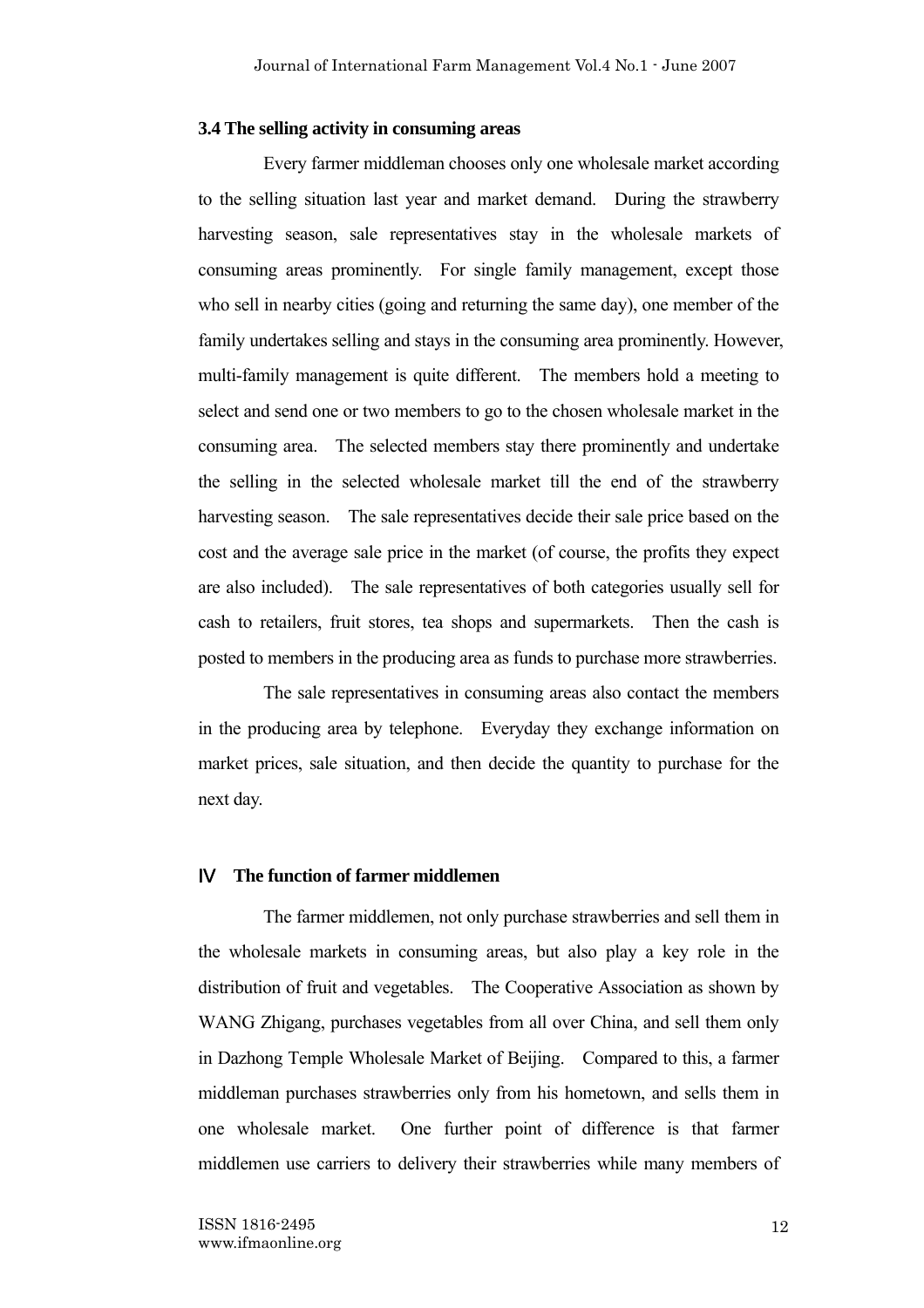the Cooperative Association undertake their own transport. In addition, farmer middlemen are engaged in purchase and sale of strawberries only for about half a year in the harvesting season. As a result, the members of multi-family management groups change from season to season.

The main functions of farmer middlemen can be summarized as follows:

### **4.1 Purchase and sale**

Farmer middlemen assign their members to the producing and consuming areas. Apart from members responsible for selling in consuming areas, all the others specialize in purchasing from farmers. They purchase strawberries from farmers directly for cash in Jiande Strawberry Wholesale Market or in farmers' yards.

Farmer middlemen, who are all local farmers, have blood relationship or intimacy with strawberry farmers in XT village and can be relied upon to purchase the strawberries each harvesting season.

Sale representatives in wholesale markets do not change their selected markets even if other markets provide higher prices. It is impossible for farmer middlemen to change their selling markets frequently as they do not have enough funds and labour resources like shipping middlemen<sup>9</sup> who take advantage of markets where prices are higher.

#### **4.2 Decisions on price setting**

Farmer middlemen set selling prices according to market trends in consuming areas. Prices in wholesale markets in consuming areas greatly influence prices paid to growers. Purchase prices change daily. However, farmer middlemen who both buy and sell and do not rely on others to purchase strawberries for them, save on commission. At this point, farmer middlemen have an advantage over middlemen from consuming areas (such as "Guoshang") 10)in pricing. To be on good terms with small retailers in consuming areas, they sometimes sell at less than average market prices. Besides, farmer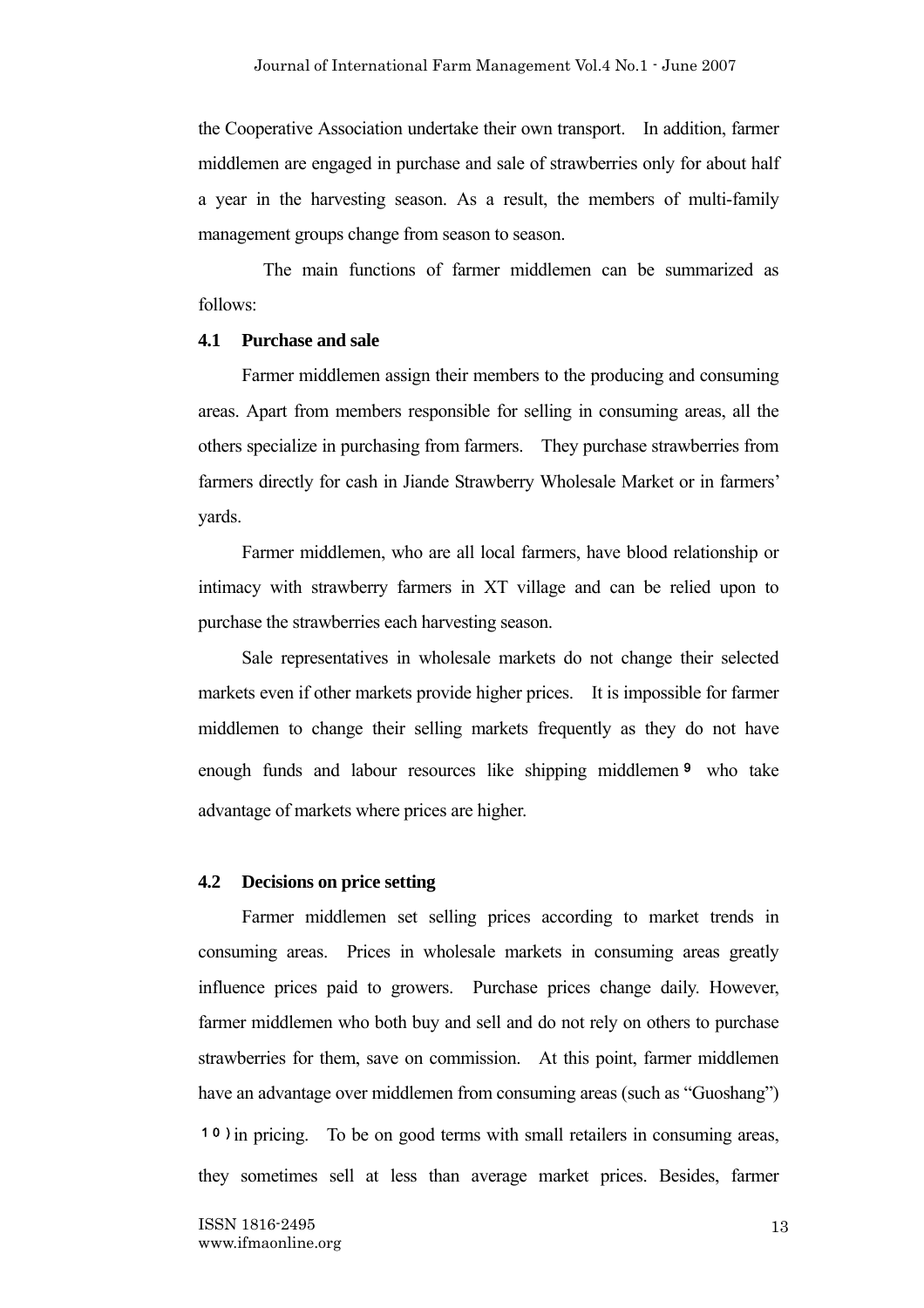middlemen settle accounts in cash, which is beneficial to withdrawal of currency. They rely on carriers to deliver the goods for them. So, the problem of lack of funds can be relieved to some extent.

# **4.3 Pricing and information exchange**

As outlined above, single family operators undertake selling activities in the nearby cities sending baskets filled with strawberries to consuming areas. Multi-family management purchase larger quantities of strawberries and grade them into three sizes - small, medium and large. Then they pack them into wooden boxes or plastic cases. Farmer middlemen can adjust the purchased quantity, buying and selling prices, based on the market information exchanged between the producing area and the wholesale markets in consuming areas.

#### Ⅴ **Conclusion**

This study has analysed farmer middlemen from XT village, Hangzhou city. It has examined the formation and function of farmer middlemen, who are indispensable to distributing strawberries from this village.

Compared to the consuming area-initiated middlemen reported by other studies, farmer middlemen, who make their village as a base, have created routes for strawberry distribution from producing to consuming areas. They can be seen as producing area-initiated middlemen. Associated with the development of strawberry production in XT village, farmer middlemen have identified with the growers (who hold 2~3mu of land), and become the important distributors in the market economy. Farmer middlemen have already demonstrated their initiative in strawberry distribution in XT village. They have played a very important role in the development of this area.

Farmer middlemen purchase strawberries from large numbers of small growers, and simultaneously sell only in one wholesale market in a selected consuming area. All activities are carried out by members of a single family or the members of a multi-family management. Furthermore, farmer middlemen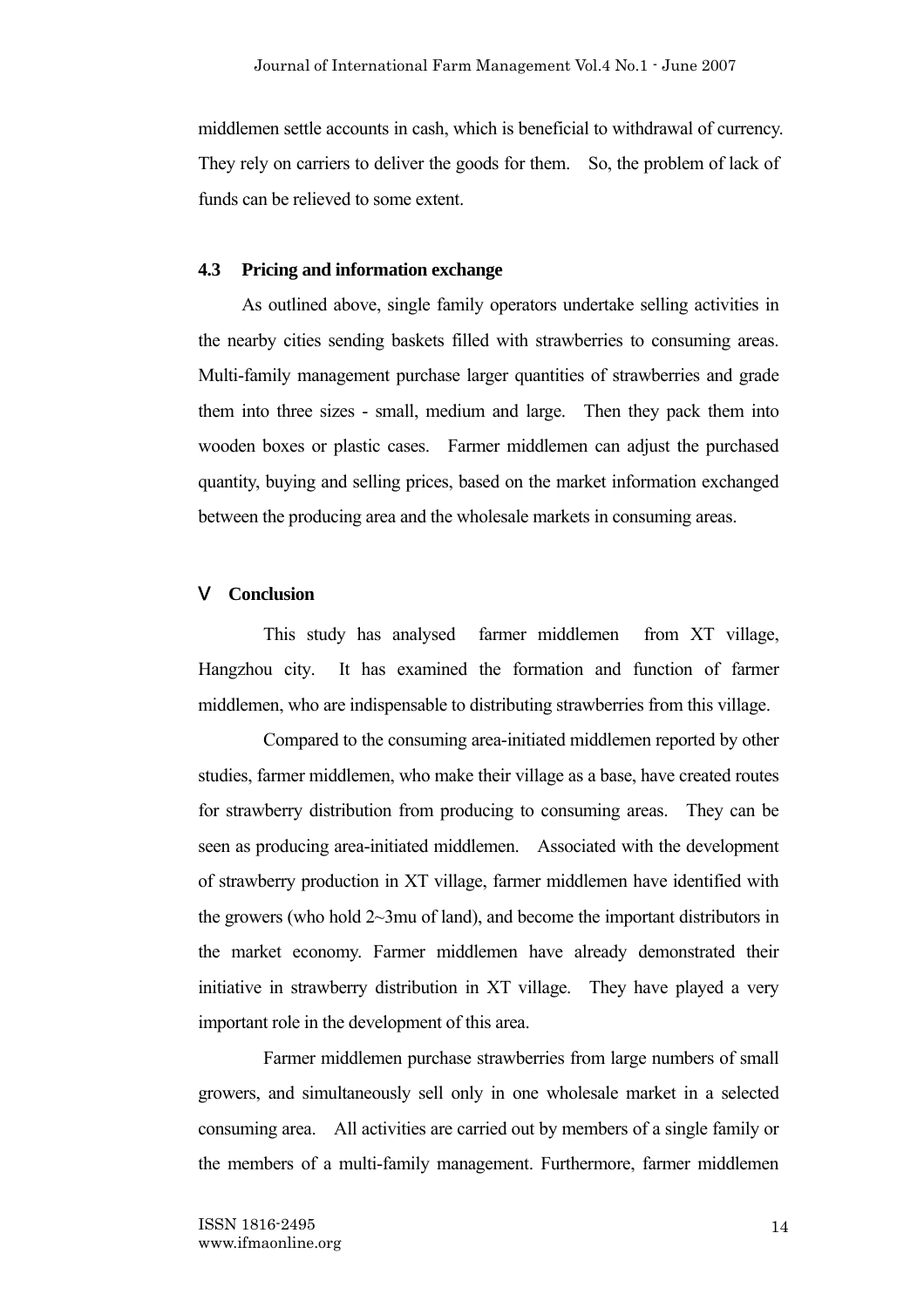are involved in preparation for marketing such as, classification, packaging, and so on.

 Scattered and small-sized farmer middlemen face many problems, such as, lack of funds, problems in keeping up to date with changing markets, and so on. Earnings from cash sales are used as capital to fund purchases. That is to say, the capital turnover is very fast. Farmer middlemen do not have enough capital to buy trucks and rely on carriers to deliver goods for them. In this way, they make the full use of their limited capital in their buying and selling activities.

 However, farmer middlemen's activities are restricted to only half a year because of the seasonal nature of strawberry production. They undertake rice production for their own consumption in the other half year. The members of multi-family management work together as a group only in the strawberry harvesting season. They distribute all the profits at the end of every strawberry season. These are not stable organizations which can keep operating continuously. At this point, single family operators seem more stable than multi-family management. But it is still very difficult to judge which will become stronger and transform themselves into established enterprises. Research into change and transformation of farmer middlemen will be left as a theme for future study.

# **Note:**

- 1. It is called 'Household-based Family Contract Responsibility System' according to DENG Xiaoping's reform and open-door Policy in the agricultural field. By changing the way Chinese farmers live, DENG recast China, and in many ways altered the world Chinese live in. He did this through the simple expedient of giving the land MAO Zedong had originally confiscated from the landlord class back to the farmers. Under this system, farmers became free to grow any crops they wish gradually, so long as they deliver a specified amount of staple crops to the government.
- 2. WANG (2001).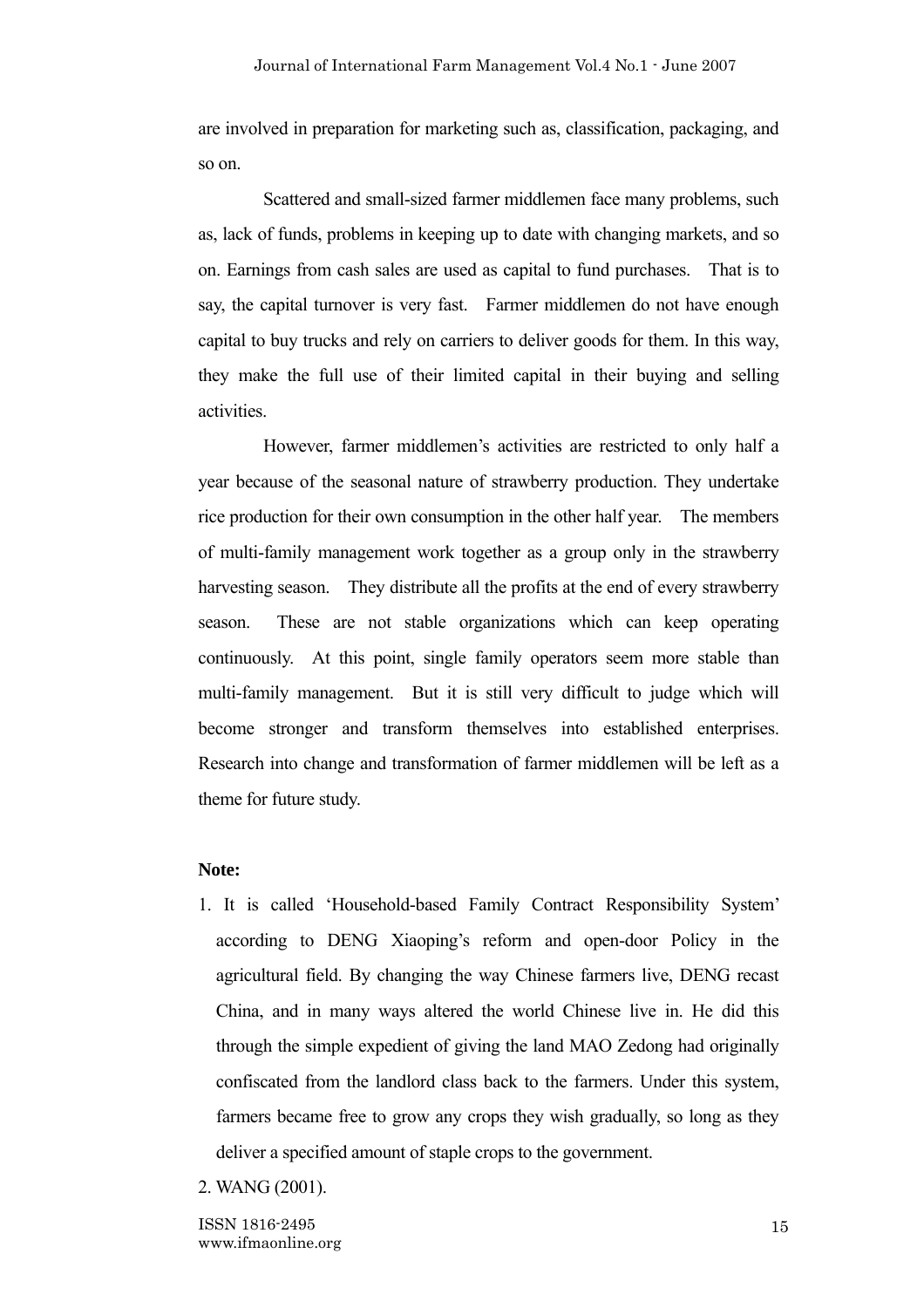### 3. OSHIMA (2002).

- 4. There are many terms for fruit and vegetable middlemen, such as: Local purchaser, "Guohang", "Guoshang", Cooperative Association in transportation and selling of agricultural produce, and so on. But none of them is suitable for this paper's analysis object. So the authors use 'farmer middlemen' in this paper.
- 5. HUANG, LIU (2005).
- 6. Mu is a unit of land in China. 1Mu=1/15Ha.
- 7. The formation of the strawberry producing area in XT village can be divided into 4 periods, which are Groping period (1983~1991), Growing period (1992~1996), Stabilizing period (1997~1999), and Adjusting period (2000~). Accompanied with the development of this area, strawberry farmers have been differentiated into three groups;  $\langle 2mu, 2\nu, 3mu,$  and  $\langle 3mn, 3mn \rangle$  respectively. Farmer middlemen have come from the group with 2~3mu of strawberries. Some of them became full-time strawberry middlemen (WAN, ABE, etc (2006)).
- 8. In the beginning of the 1990s, more and more carriers appeared associated with the development of strawberry production. Among them, a private company set up in 2003, which owns 11 trucks, and concentrates on strawberry distribution to consuming cities during the harvesting season.
- 9. AN (1998) p.324: Shipping middlemen who are rich in labour resources and capital always take advantage of price differences in wholesale markets.

10. OSHIMA (2002) p.67.

# **References:**

1. WANG Zhigang: The Reorganization of the Structure for Fruit and Vegetable Wholesale Markets in China.

Kyushu University Press (Japan), March 2001.

2. OSHIMA Kazutsugu: The Function of the Fruit and Vegetable Middlemen in Apple distribution in Liquan County, Shanxi Province, China. Journal of